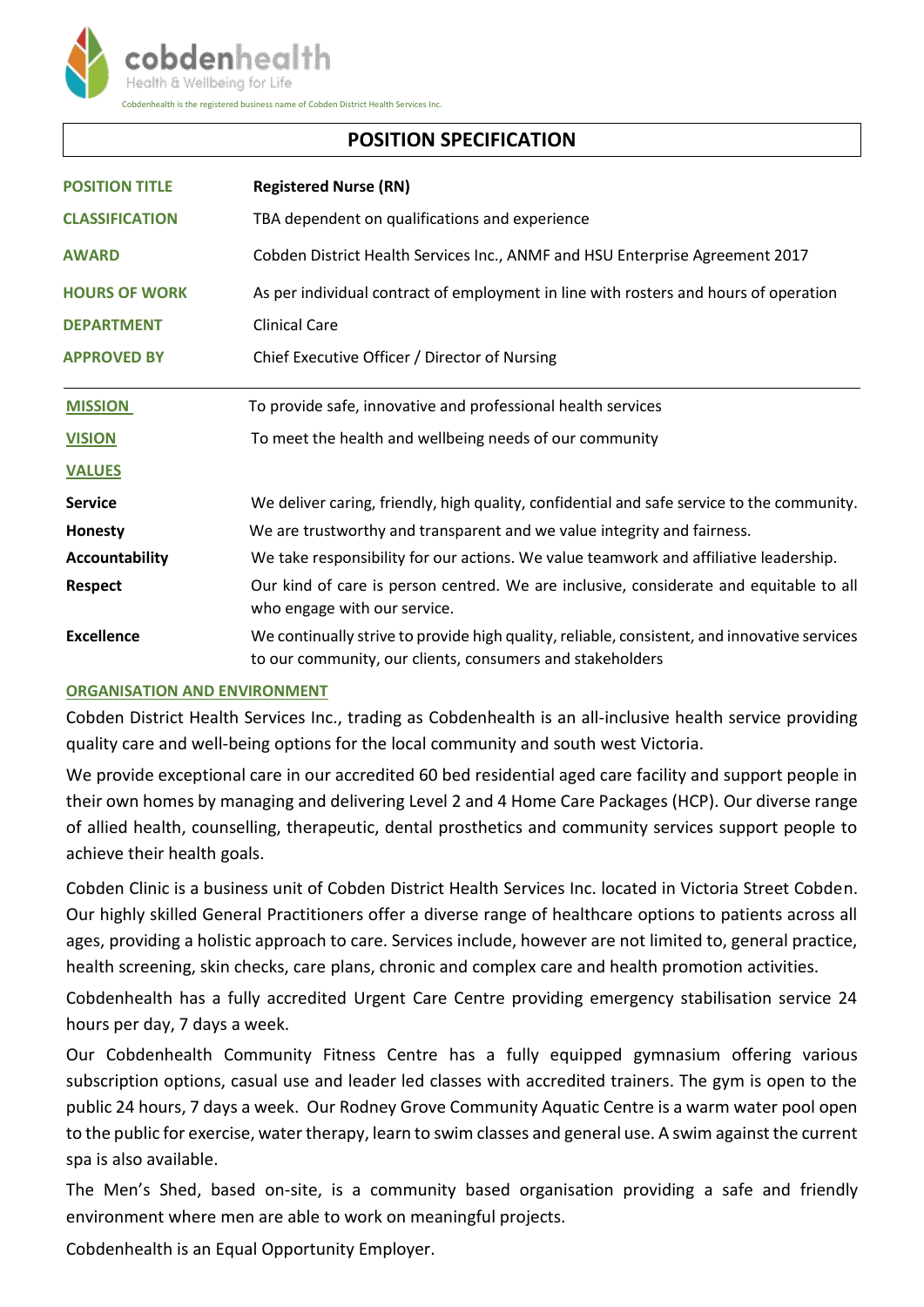### **POSITION OBJECTIVE**

The role of the RN is to use a problem solving approach to assessment, planning and delivery of nursing care in accordance with Aged Care Act and Principles, Statutory Legislation, Australian Standards and Industry Codes of Practice and Accreditation Standards.

The RN works within their scope of practice and competence, and acts as a clinical leader. The RN will provide direct care to residents based on individual assessments and is responsible for performing established nursing procedures for individuals or groups of residents. The RN is required to conduct evaluations of individual resident care and supervise and provide support and guidance to staff, including EEN, EN and PC's. Consultation with other health professionals is required to coordinate and achieve the highest quality resident care.

### **ORGANISATIONAL RELATIONSHIPS**

| Reports to:        | <b>Clinical Care Manager (CCM)</b>                                                                                                         |  |
|--------------------|--------------------------------------------------------------------------------------------------------------------------------------------|--|
| <b>Supervises:</b> | <b>Enrolled Nurses and Personal Care Assistants</b>                                                                                        |  |
| Internal:          | Staff, residents, other discipline professionals, volunteers                                                                               |  |
| External:          | Medical Practitioners, Relatives/advocates of residents, visitors, community agencies; other<br>health providers and external stakeholders |  |

#### **LIMITS OF AUTHORITY**

- This position carries no authority to commit financial resources
- This position is expected to make decisions within the RN Scope of Practice.

### **KEY ORGANISATIONAL ACCOUNTABILITIES**

- **Promote activities and programs in accordance with Cobdenhealth Mission and Vision.**
- **Model and promote Cobdenhealth Values in the workplace**
- Adhere to Cobdenhealth's Code of Conduct, ensuring professional conduct is maintained at all times
- Comply with all legislative requirements relevant to the position
- Comply with policies, procedures, systems and processes of Cobdenhealth and other external stakeholders
- Intellectual Property is the sole property of Cobdenhealth unless authorised and confirmed in writing
- Undertake and promote safe work practices and procedures in accordance with Cobdenhealth Policy
- **Ensure Equal Opportunity principles are followed**
- Cobdenhealth are committed to the safety, wellbeing and care of our aged residents and community.

### **CONFIDENTIALITY**

 Ensure confidentiality is maintained at all times and encompasses staff, residents, volunteers and other stakeholders. This includes posts on social media. Any breach of confidentiality is a breach of the employment contract, and will lead to termination of employment.

#### **KEY RESPONSIBILITIES and DUTIES**

1. Work collaboratively with the Clinical Care Manager to provide quality nursing services to residents in accordance with Cobdenhealth Policies and Procedures, ANMC Standards, ANMC Code of Ethics and Professional Conduct and common law affecting nursing practice

#### **Residents**

- 2. Delivering resident's clinical needs by:
	- Admitting and assessing new residents, including the development of interim care plans
	- Supporting residents and their family when dealing with resident clinical care needs
	- Undertaking resident assessments and preparation and reviews of care plans, particularly for residents with complex needs, including palliative care
	- Reviewing resident care plans in consultation with care staff, the resident, the GP and the families according to the facility schedule
	- Ensuring any clinical care needs are managed and communicated in a professional, accountable and timely manner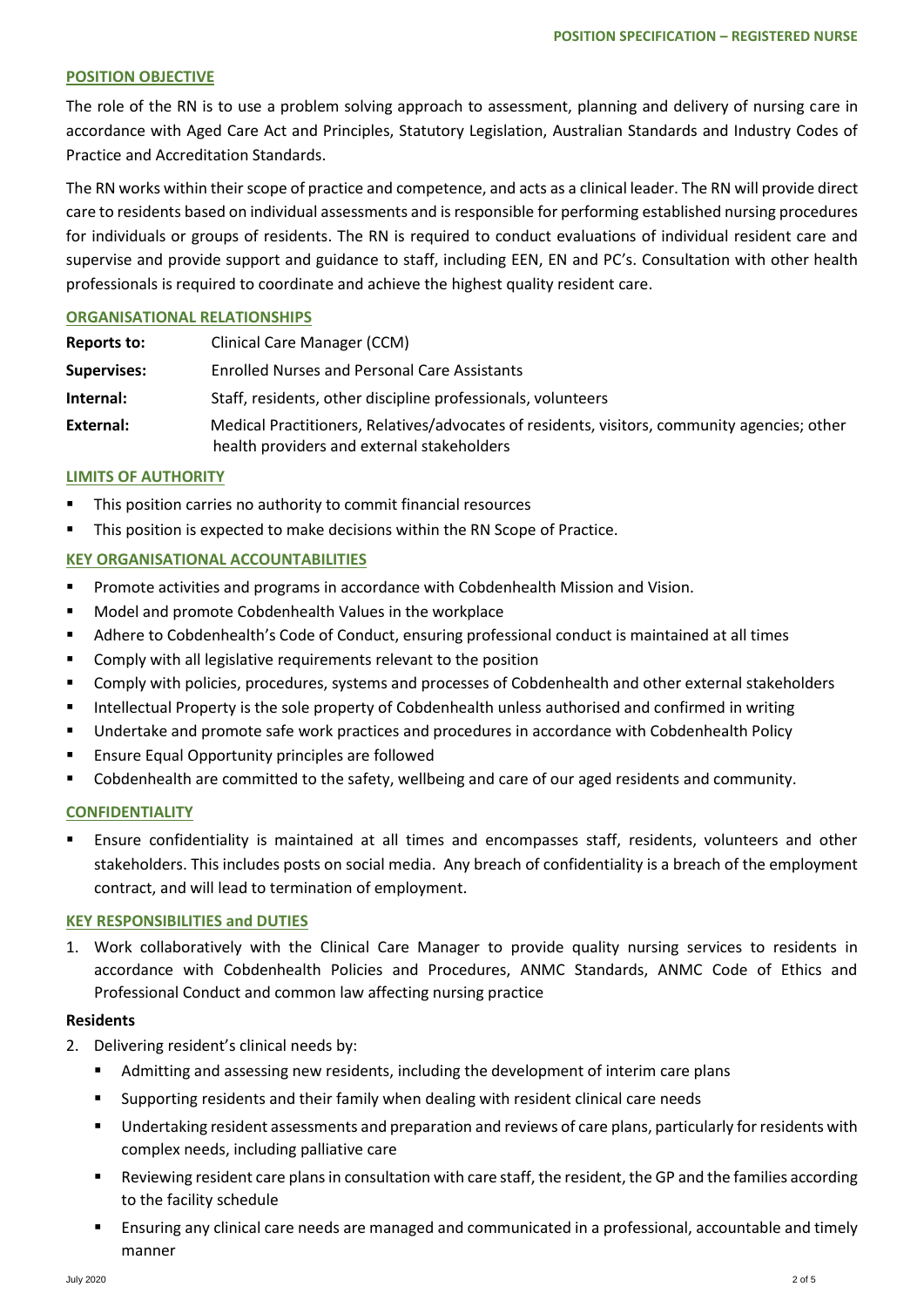- **The ongoing review and maintenance of resident's long term care plans**
- Maintaining accurate and legally appropriate documentation of nursing services
- Administering medications as directed and in accordance with Cobdenhealth policies, the Nurses Board directive and the Poisons Act.
- 3. Manage resident emergency situations, injuries and incidents in consultation with the Clinical Care Manager and health care professionals
- 4. Provide advice and support to Enrolled Nurse and Personal Care staff in respect of resident care issues, and determine and implement appropriate clinical interventions and management strategies
- 5. Organise and liaise with, external health professionals, in respect of resident needs
- 6. Liaise, arrange and facilitate Aged Care Assessment Team assessments
- 7. Assist with the preparation of Resident Classification Scale / ACFI by completing assessments in a timely and efficient manner
- 8. Support the facility with reviews undertaken by the Department of Health and Aged Care Officers and Accreditation Agency.

#### **Measures to be monitored**

- Resident Clinical Care Indicator Audits demonstrate that all tasks are undertaken as directed
- Resident and Family satisfaction
- **Staff satisfaction**

### **Staff**

- 9. Support the orientation and training of new staff to the facility and/or role
- 10. Assist with the preparation of staff performance development plans by undertaking then with staff that work with you regularly
- 11. Ensuring that all staff concerns are addressed and that feedback is given to the staff member that raised the concern
- 12. Participation in staff meetings, staff training, reviews, special projects and or activities as requested
- 13. Maintaining contemporary professional knowledge and skills in clinical competency through participation in self development activities and programs

#### **Measures to be monitored**

- Staff performance development plans completed
- Resident and family satisfaction
- Leadership displayed regarding clinical care outcomes
- Registered Nurses own personal and professional development plan

#### **External Service Provider**

14. Ensure external services providers comply with Cobdenhealth policies and procedures, and ensure they provide the requested or contracted services while maintaining effective relationships

#### **Quality Management**

- 15. Encourage and document Resident and staff Hazard and Incident Reports and Comments/Suggestions/ Concerns, and Action for Improvement
- 16. Conduct quality audits and surveys, as required by the Clinical Care Manager
- 17. Take an active involvement in the identification and implementation of continuous improvement initiatives
- 18. Review and assess current methodologies, identifying and implementing strategies for Best Practice
- 19. Actively participate in and contribute to organisational meetings and consultations
- 20. Ensure compliance with Cobdenhealth policies and procedures, including occupational health and safety

#### **Professional Practice**

- 21. Remaining up to date in respect of practices in residential aged care
- 22. Maintaining registration as a Registered Nurse with the Australian Health Practitioner Regulation Agency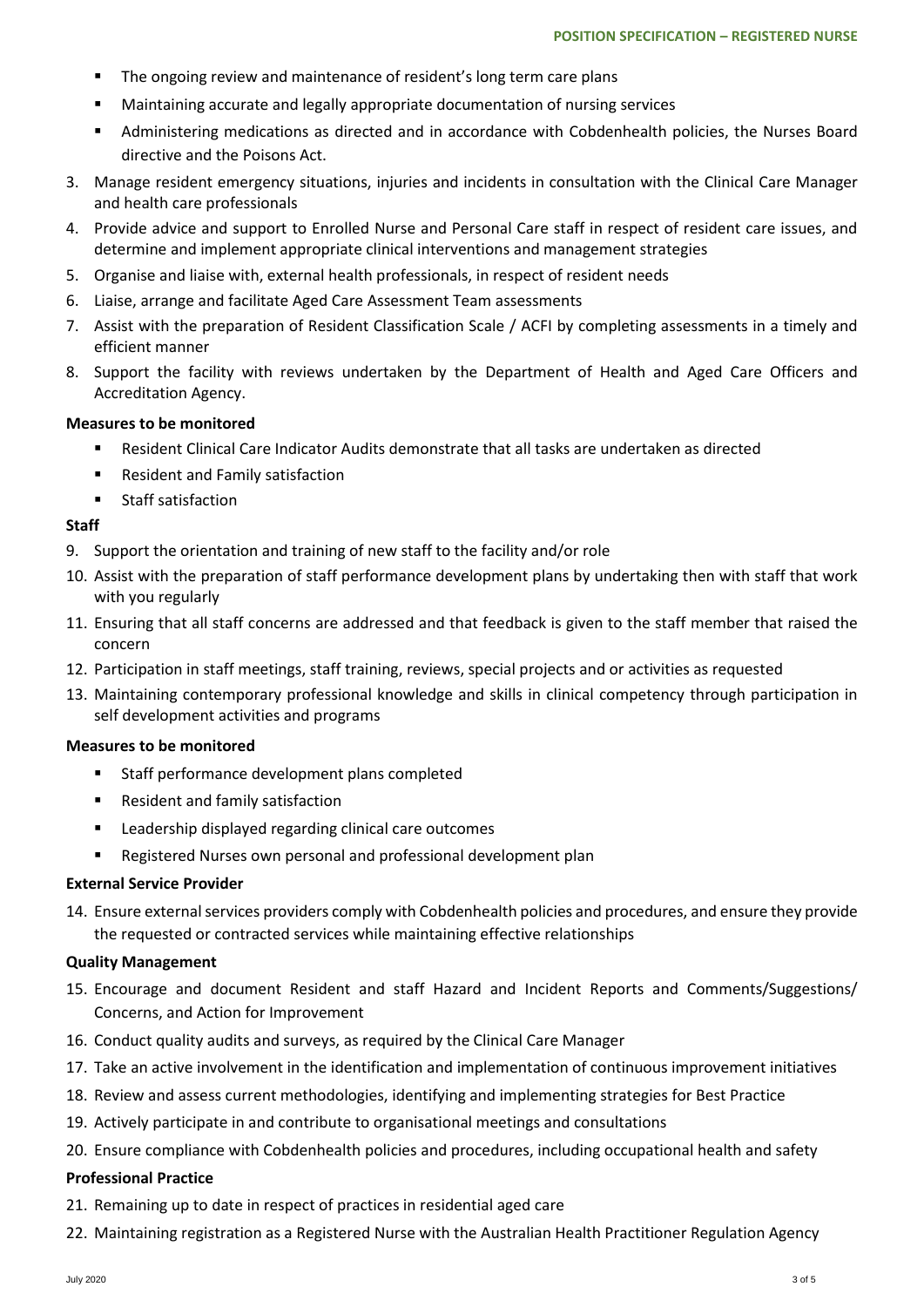# **Communication**

- 23. Ensure professional and articulate communication by:
	- Positive interaction with staff, volunteers, members of the team, residents and their representatives
	- **Ensuring the Clinical Care Manager is informed of any relevant issues**
	- Ensuring the Clinical Care Manager is informed of any resident incidents, including advice of reportable incidents and assaults, within designated timeframes

# **Other Responsibilities**

- 24. Provision of after hours on-call back-up, as agreed
- 25. In the absence of the Clinical Care Manager, the RN is responsible for continuing service provision at the facility and responding to any emergencies

# **QUALIFICATIONS and ATTRIBUTES**

- Bachelor of Nursing (or equivalent)
- **E** Current AHPRA Registered Nurse registration and Practising Certificate
- **Minimum of 3 years post-registration nursing experience**
- Current National Police Certificate working with vulnerable persons
- Genuine interest and commitment to the holistic well-being of residents, including an ability to empathise and understand their needs

# **KEY SELECTION CRITERIA**

- A comprehensive clinical knowledge, particularly to age related health issues
- $H$  High level clinical decision making skills
- **Understanding of, and commitment to continuous quality improvements**
- **Practical experience with the Aged Care Funding Instrument (ACFI) and Aged Care Accreditation Standards**
- Excellent communication and interpersonal skills including demonstrated experience interacting with a wide range of people
- Competent in use of technology systems, programs and reporting applicable to the environment
- Ability to prioritise and manage workloads according to resident needs
- Ability to work as a member of a multi-disciplinary team
- Ability to establish and maintain professional and appropriate relationships with residents and/or their families/representatives
- Demonstrated commitment to maintain confidentiality
- Demonstrated use of initiative
- Demonstrated ability to seek out and effectively utilise new knowledge as it relates to nursing practices
- **EXECOMMITMENT TO ONGOUT A COMMITMENT** Commitment to ongoing professional development
- Adaptability and commitment to change management

## **PHYSICAL REQUIREMENTS**

 Due to the layout and nature of work employees will be required to undertake a diversity of tasks, which may require various forms of mobility.

## **SALARY PACKAGING**

As a not-for-profit agency attractive salary packaging options are available.

## **PERFORMANCE APPRAISAL**

A performance appraisal shall be conducted with the Clinical Care Manager within the first 3 months (probation period) and annually thereafter.